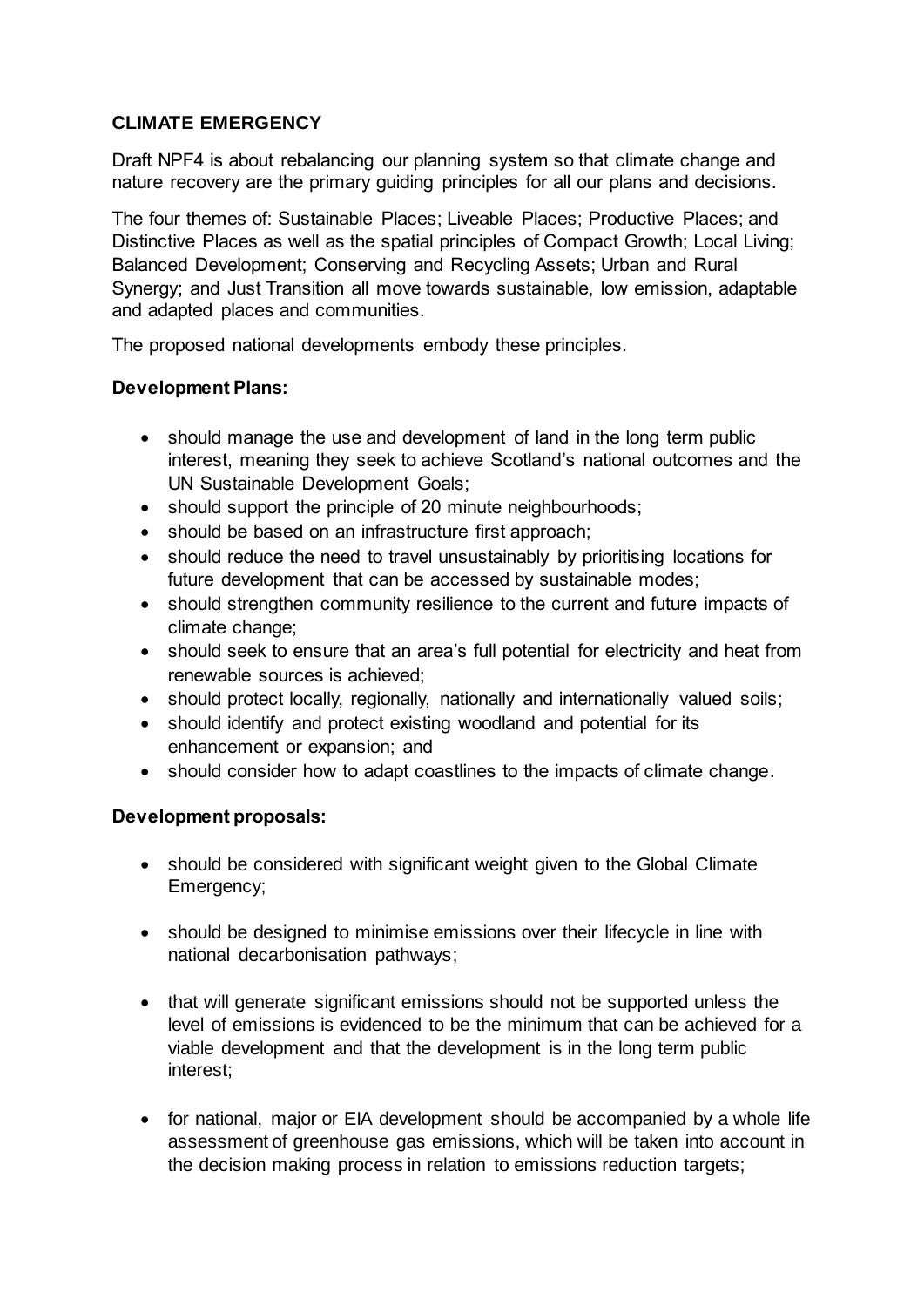- for new buildings, alterations to buildings, infrastructure and spaces should be designed to be adaptable to the future impacts of climate change;
- which sensitively incorporate climate adaptation and mitigation measures for existing buildings, infrastructure and spaces should be supported.
- should be supported where they are consistent with the principles of 20 minute neighbourhoods;
- to improve, enhance or provide active travel infrastructure or public transport and multimodal hubs should be supported;
- should be supported where they connect to existing heat networks or designed to allow for cost-effective connection at a later date;
- for occupied buildings should be designed to promote sustainable temperature management;
- should not be supported in the functional flood plain, with limited exceptions, or where surface water risk is not successfully mitigated or where discharge to the public sewer is increased;
- should be supported where they minimise the area of impermeable surface and provide adequate drainage of surface water wherever practicable by blue and green infrastructure;
- should only be supported where connected to the public water mains, with limited exceptions.
- for all forms of renewable energy and low carbon fuels and their enabling infrastructure should be supported in principle;
- for negative emissions technologies and carbon capture should be supported in principle;
- should aim to use materials with the lowest forms of embodied emissions;
- are encouraged to make use of previously used, sustainable, local, recycled and natural construction materials that also store carbon;
- seeking to explore, develop and produce fossil fuels will not be supported other than in exceptional circumstances;
- for the development of unconventional oil and gas are not supported;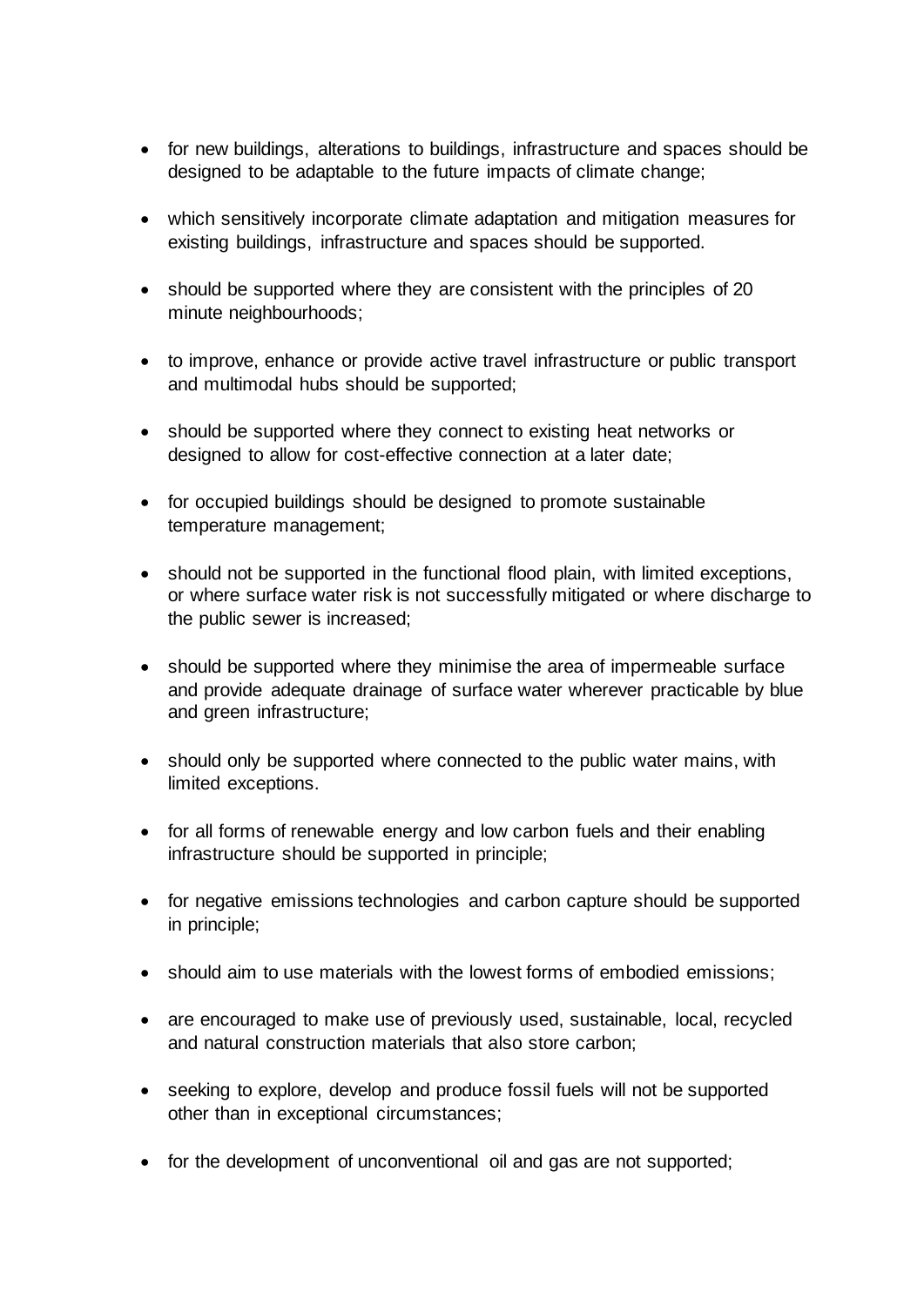- for out of town retail which will generate significant footfall should not be supported;
- for new residential development within city/town centres and conversion or reuse of vacant upper floors for residential use should be supported;
- for permanent or temporary reuse of vacant or derelict land and buildings should be supported;
- on greenfield sites should not be supported, with limited exceptions
- should only be supported if designed to minimise the amount of disturbance to soils on undeveloped land and protects them from erosion or compaction;
- on peatland, carbon rich soils and priority peatland habitat should not be supported, with limited exceptions;
- for new commercial peat extraction, including extensions to existing sites, should not be supported, with limited exceptions;
- should not be supported where ancient woodlands and trees would be lost or adversely affected, where there would be adverse impacts on native woodlands, hedgerows and trees of high biodiversity value or identified for protection in the Forestry and Woodland Strategy;
- involving woodland removal should only be permitted where achieving significant and clearly defined public benefits and if removed in association with development, compensatory planting will generally be expected;
- requiring a coastal location in areas of the developed coast should be supported where need for further flood protection is not created and does not increase the risk to people of coastal flooding or coastal erosion and is anticipated to be supportable in the long term;
- impacting on the coast and also submitting a design statement should address appropriate issues regarding long term coastal vulnerability and resilience.

#### **Responses to the Position Statement**

There was support for the focus on tackling issues relating to climate change and for prioritising the reduction of emissions. Some respondents called for stronger language with respect to planning for net-zero emissions, and there were suggestions that rather than prioritising certain types of development, to encourage low emission developments, the policy should not allow developments which would